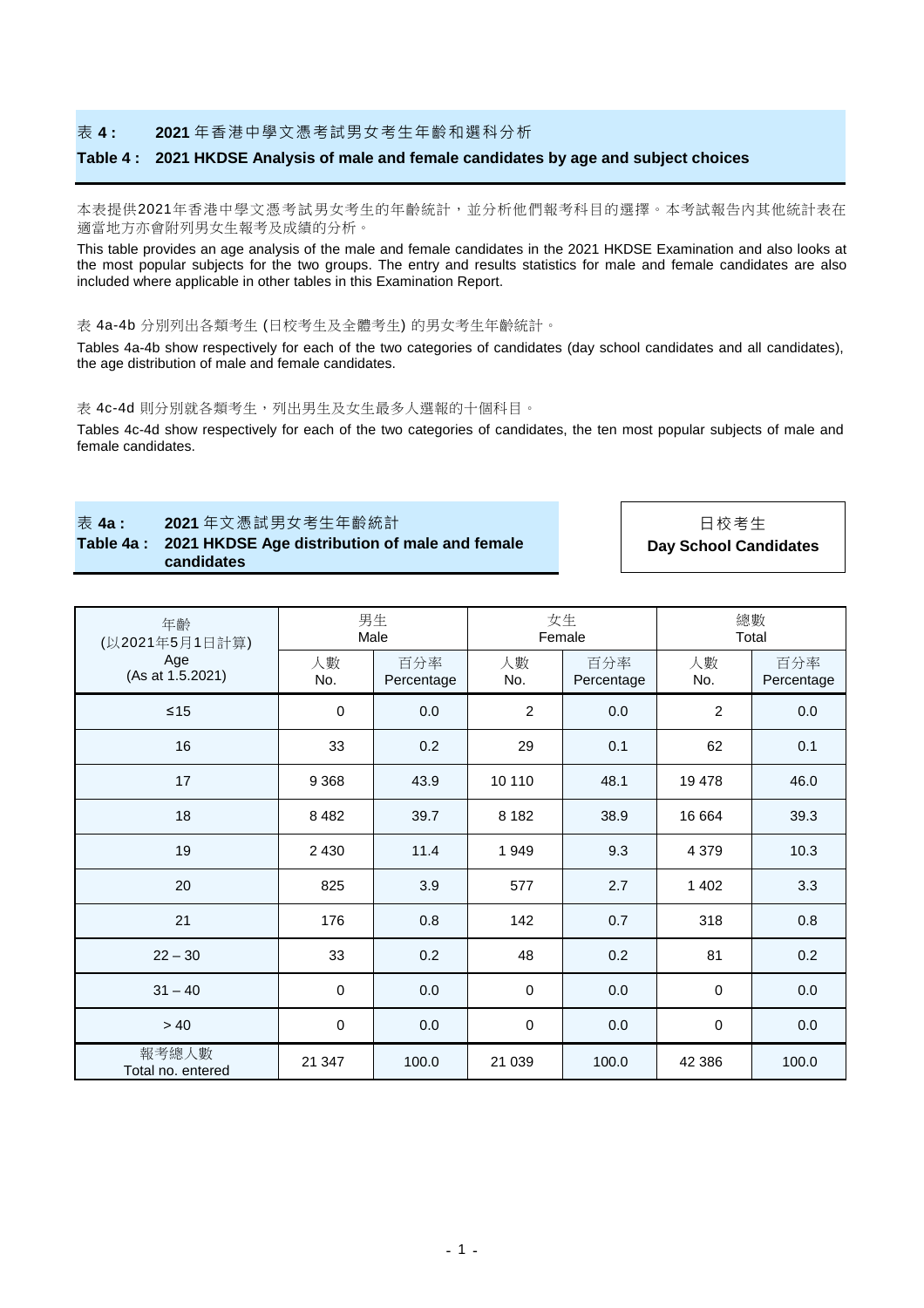# ● 表 4b **: 2021** 年文憑試男女考生年齡統計 インストン インストリック 全體考生

## **Table 4b : 2021 HKDSE Age distribution of male and female candidates**

**All Candidates**

| 年齡<br>(以2021年5月1日計算)       | 男生<br>Male     |                   | 女生<br>Female   |                   | 總數<br>Total |                   |
|----------------------------|----------------|-------------------|----------------|-------------------|-------------|-------------------|
| Age<br>(As at 1.5.2021)    | 人數<br>No.      | 百分率<br>Percentage | 人數<br>No.      | 百分率<br>Percentage | 人數<br>No.   | 百分率<br>Percentage |
| $\leq 15$                  | $\overline{2}$ | 0.0               | $\overline{2}$ | 0.0               | 4           | 0.0               |
| 16                         | 36             | 0.1               | 37             | 0.1               | 73          | 0.1               |
| 17                         | 9578           | 36.0              | 10 291         | 40.7              | 19869       | 38.3              |
| 18                         | 9 5 4 3        | 35.9              | 9 1 4 0        | 36.2              | 18 683      | 36.0              |
| 19                         | 3514           | 13.2              | 2799           | 11.1              | 6 3 1 3     | 12.2              |
| 20                         | 1 4 4 0        | 5.4               | 1 0 4 8        | 4.1               | 2 4 8 8     | 4.8               |
| 21                         | 498            | 1.9               | 414            | 1.6               | 912         | 1.8               |
| $22 - 30$                  | 1 3 7 3        | 5.2               | 1 0 6 3        | 4.2               | 2 4 3 6     | 4.7               |
| $31 - 40$                  | 418            | 1.6               | 318            | 1.3               | 736         | 1.4               |
| $41 - 50$                  | 145            | 0.5               | 122            | 0.5               | 267         | 0.5               |
| $51 - 60$                  | 54             | 0.2               | 34             | 0.1               | 88          | 0.2               |
| >60                        | 12             | 0.0               | 5              | 0.0               | 17          | 0.0               |
| 報考總人數<br>Total no. entered | 26 613         | 100.0             | 25 273         | 100.0             | 51 886      | 100.0             |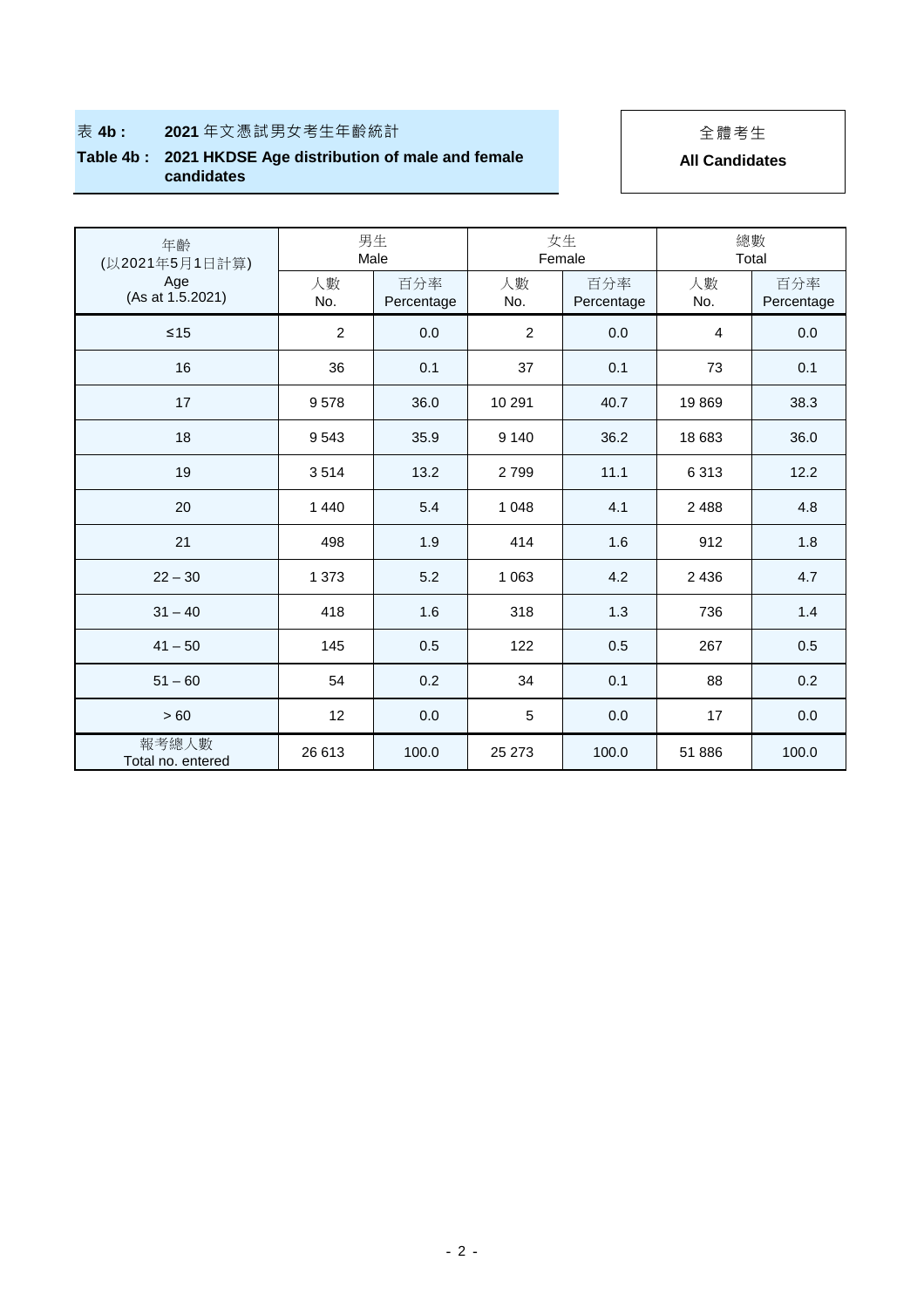# **表 4c : 2021** 年文憑試男女考生最多人選報的十個科目 日 | 日校考生

## **Table 4c : 2021 HKDSE The ten most popular subjects for male and female candidates**

**Day School Candidates**

| 報考總人數<br>Total number entered                                 |                     |                                                              |                                                                                  |                     |                                                              |  |
|---------------------------------------------------------------|---------------------|--------------------------------------------------------------|----------------------------------------------------------------------------------|---------------------|--------------------------------------------------------------|--|
| 男生<br>Male<br>21 347                                          |                     |                                                              | 女生<br>Female<br>21 0 39                                                          |                     |                                                              |  |
| 科目<br>Subject                                                 | 報考人數<br>No. entered | 佔報考總人<br>數百分率<br>Percentage<br>of total<br>number<br>entered | 科目<br>Subject                                                                    | 報考人數<br>No. entered | 佔報考總人<br>數百分率<br>Percentage<br>of total<br>number<br>entered |  |
| 英國語文<br>English Language                                      | 21 303              | 99.8                                                         | 英國語文<br>English Language                                                         | 21 001              | 99.8                                                         |  |
| 數學<br><b>Mathematics</b>                                      | 21 303              | 99.8                                                         | 數學<br><b>Mathematics</b>                                                         | 21 000              | 99.8                                                         |  |
| 通識教育<br><b>Liberal Studies</b>                                | 21 297              | 99.8                                                         | 通識教育<br><b>Liberal Studies</b>                                                   | 20 993              | 99.8                                                         |  |
| 中國語文<br>Chinese Language                                      | 20721               | 97.1                                                         | 中國語文<br>Chinese Language                                                         | 20 442              | 97.2                                                         |  |
| 物理<br>Physics                                                 | 6520                | 30.5                                                         | 生物<br>Biology                                                                    | 6719                | 31.9                                                         |  |
| 化學<br>Chemistry                                               | 6 1 3 4             | 28.7                                                         | 經濟<br>Economics                                                                  | 5791                | 27.5                                                         |  |
| 經濟<br>Economics                                               | 5 3 4 5             | 25.0                                                         | 化學<br>Chemistry                                                                  | 5 0 8 2             | 24.2                                                         |  |
| 生物<br>Biology                                                 | 5 1 1 7             | 24.0                                                         | 地理<br>Geography                                                                  | 4 3 7 4             | 20.8                                                         |  |
| 資訊及通訊科技<br>Information and<br><b>Communication Technology</b> | 3890                | 18.2                                                         | 企業、會計與財務概論<br>(會計)<br>Business, Accounting and<br>Financial Studies (Accounting) | 3412                | 16.2                                                         |  |
| 地理<br>Geography                                               | 3 4 0 8             | 16.0                                                         | 中國歷史<br><b>Chinese History</b>                                                   | 3 2 5 3             | 15.5                                                         |  |